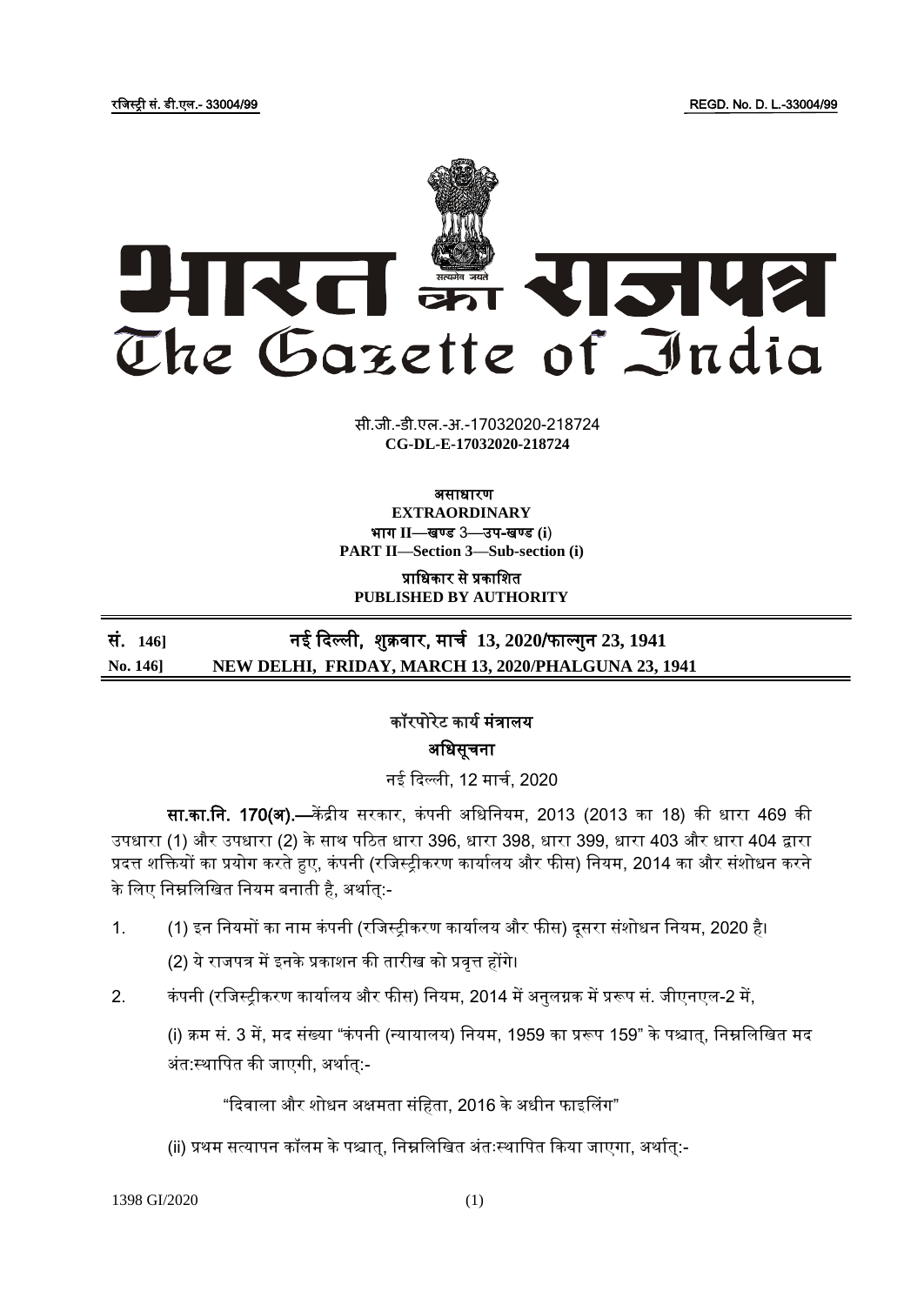"प्ररूप पर हस्ताक्षर करने वाले और प्रस्तुत करने वाले व्यक्ति का विवरण

नाम ................................................................................. पि ..................................................................................."।"

[फा. सं. 01/16/2013 सीएल.V (पार्ट-I)]

के.वी.आर. मूर्ति, संयुक्त सचिव

टिप्पण : मूल नियम भारत के राजपत्र, असाधारण, भाग II, खंड 3, उप-खंड (i) में अधिसूचना संख्या सा.का.नि. 268(अ) तारीख 31 मार्च, 2014 द्वारा प्रकाशित किए गए थे तथा तत्पश्चात् निम्नलिखित द्वारा संशोधित किए गए –

| क्र.सं. | अधिसूचना संख्या  | अधिसूचना की तारीख |
|---------|------------------|-------------------|
| 1.      | सा.का.नि. 297(अ) | 28.04.2014        |
| 2.      | सा.का.नि. 122(अ) | 24.02.2015        |
| 3.      | सा.का.नि. 438(अ) | 29.05.2015        |
| 4.      | सा.का.नि. 493(अ) | 06.05.2016        |
| 5.      | सा.का.नि. 48(अ)  | 20.01.2018        |
| 6.      | सा.का.नि. 435(अ) | 07.05.2018        |
| 7.      | सा.का.नि. 616(अ) | 05.07.2018        |
| 8.      | सा.का.नि. 797(अ) | 21.08.2018        |
| 9.      | सा.का.नि. 905(अ) | 20.09.2018        |
| 10.     | सा.का.नि. 143(अ) | 21.02.2019        |
| 11.     | सा.का.नि. 329(अ) | 25.04.2019        |
| 12.     | सा.का.नि. 340(अ) | 30.04.2019        |
| 13.     | सा.का.नि. 527(अ) | 25.07.2019        |
| 14.     | सा.का.नि. 749(अ) | 30.09.2019        |
| 15.     | सा.का.नि. 127(अ) | 18.02.2020        |

### **MINISTRY OF CORPORATE AFFAIRS**

### **NOTIFICATION**

New Delhi, the 12th March, 2020

**G.S.R. 170(E).—**In exercise of the powers conferred by sections 396, 398, 399, 403 and 404 read with sub-sections (1) and (2) of section 469 of the Companies Act, 2013 (18 of 2013), the Central Government hereby makes the following rules further to amend the Companies (Registration Offices and Fees) Rules, 2014, namely:-

1. (1) These rules may be called the Companies (Registration Offices and Fees) Second Amendment Rules, 2020.

(2) They shall come into force on the date of their publication in the Official Gazette.

2. In the Companies (Registration Offices and Fees) Rules, 2014, in the Annexure, in Form No. GNL-2,

(i) in serial number 3, after item number "Form 159 of the Companies (Court) Rules,1959", the following item shall be inserted, namely.-

"Filing under Insolvency and Bankruptcy Code, 2016".